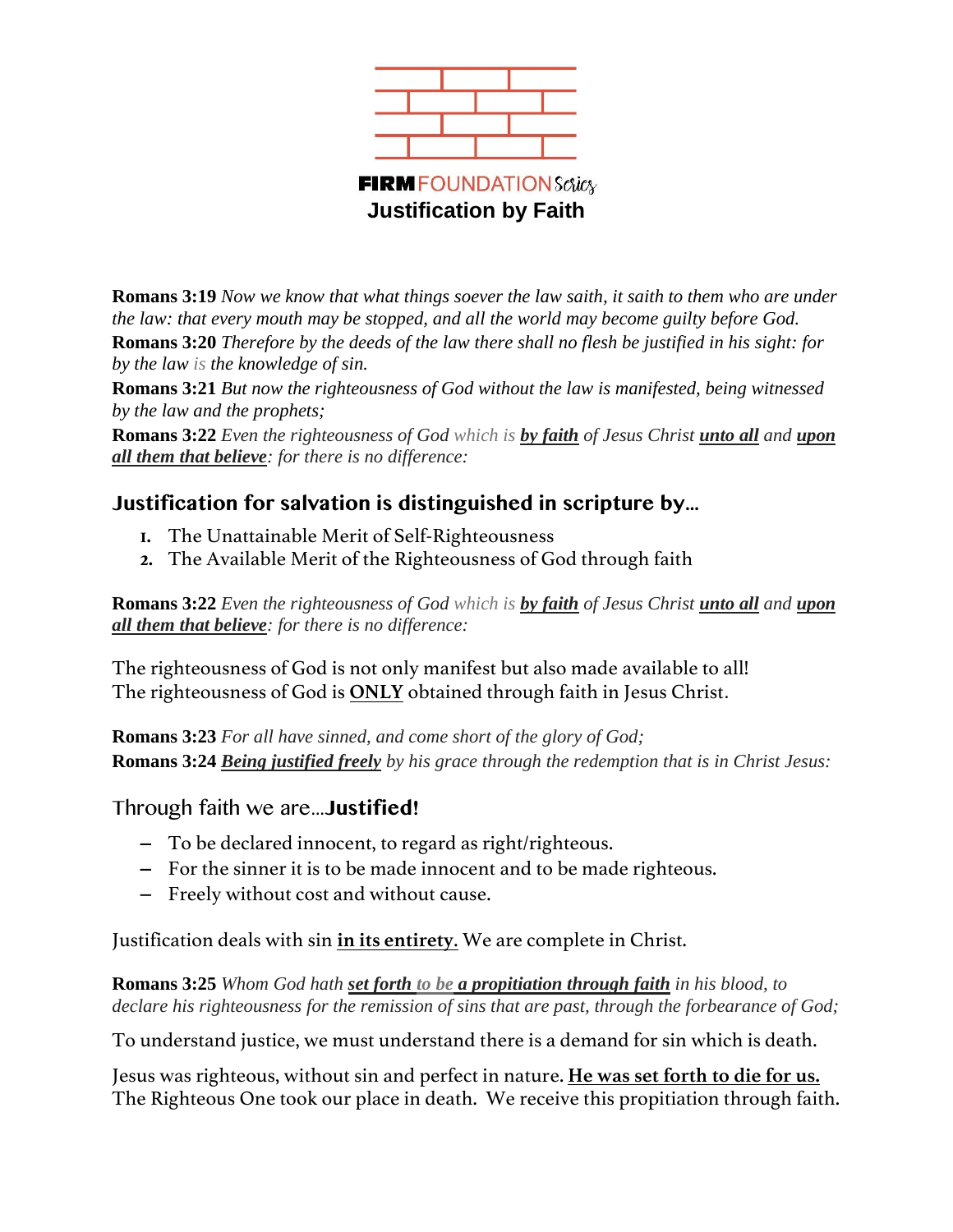**Romans 3:26** *To declare, I say, at this time his righteousness: that he might be just, and the justifier of him which believeth in Jesus.*

**Romans 3:27** *Where is boasting then? It is excluded. By what law? of works? Nay: but by the law of faith.*

#### *"Where is boasting then?"*

The thought of our own flesh having any reason to feel confident in our earning salvation should be completely gone.

#### **This principle of justification by faith is continually established throughout Scripture.**

**Galatians 2:16** *Knowing that a man is not justified by the works of the law, but by the faith of Jesus Christ, even we have believed in Jesus Christ, that we might be justified by the faith of Christ, and not by the works of the law: for by the works of the law shall no flesh be justified.*

#### **The Old Testament establishes the fallacy of self-righteous works.**

**Psalm 51:16** *For thou desirest not sacrifice; else would I give it: thou delightest not in burnt offering.*

**Psalm 51:17** *The sacrifices of God are a broken spirit: a broken and a contrite heart, O God, thou wilt not despise.*

**Psalm 51:18** *Do good in thy good pleasure unto Zion: build thou the walls of Jerusalem.*

**Psalm 51:19** *Then shalt thou be pleased with the sacrifices of righteousness, with burnt offering and whole burnt offering: then shall they offer bullocks upon thine altar.*

## **The formula for Biblical justification:**

**Romans 5:1** *Therefore being justified by faith, we have peace with God through our Lord Jesus Christ:*

**Romans 5:6** *For when we were yet without strength, in due time <i>Christ died for the ungodly* 

Jesus Christ – the perfect man without sin Died – met the demand For the ungodly – the filthy, depraved, unworthy We are justified through…FAITH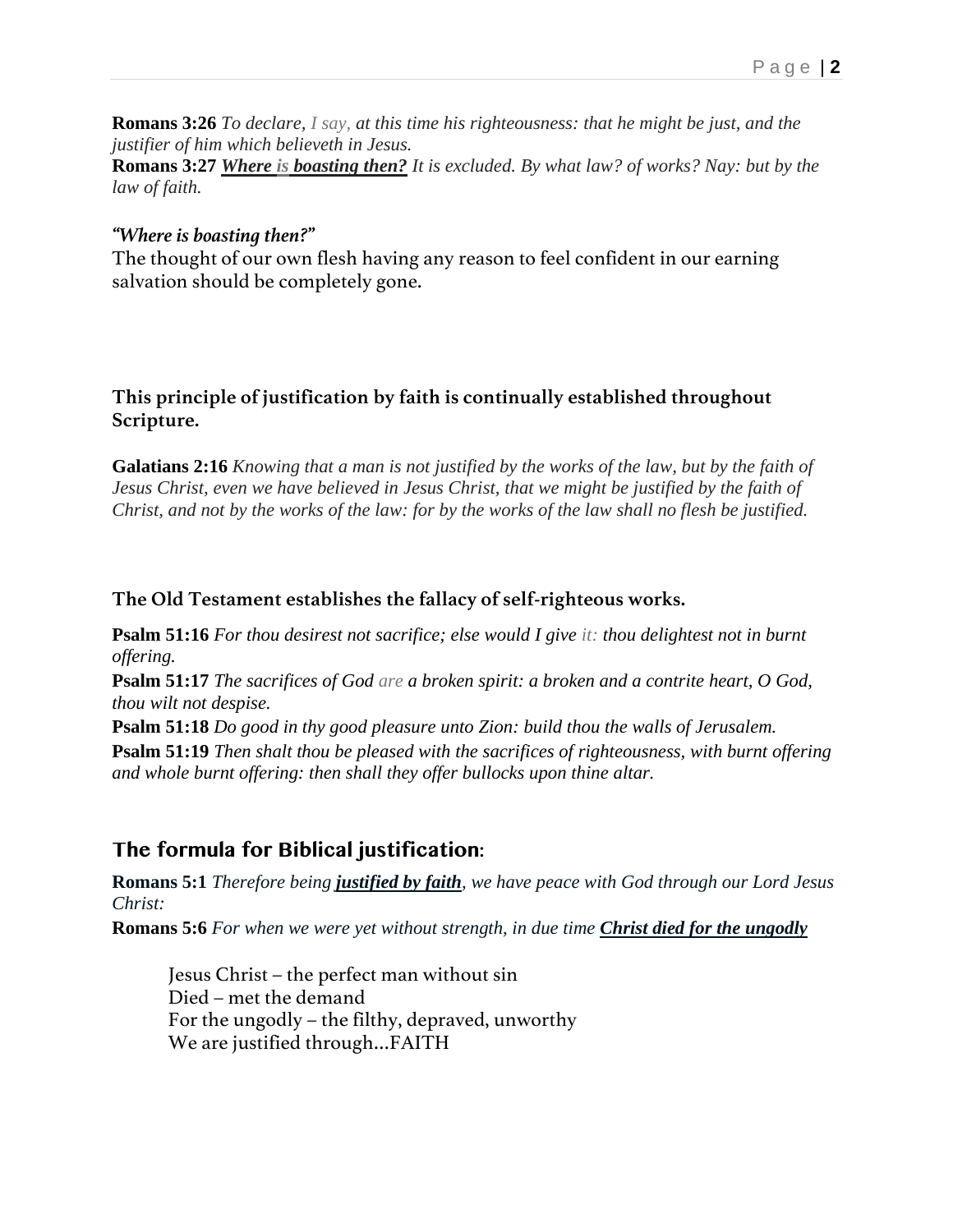**Romans 16:25** *Now to him that is of power to stablish you according to my gospel, and the preaching of Jesus Christ, according to the revelation of the mystery, which was kept secret since the world began,*

**Romans 16:26** *But now is made manifest, and by the scriptures of the prophets, according to the commandment of the everlasting God, made known to all nations for the obedience of faith:*

# **The establishing of the justified saint in the gospel**

- **1. The preaching of Jesus Christ**
	- − Revelation of the truth of the Gospel
	- − According to the Scriptures
- **2. Obedience of Faith**

### **What is faith?**

Faith is the persuaded mind. Faith is the hope of things not seen. Faith is obedience to His Word.

#### **Faith in Christ IS in conflict with self-righteous works. Faith in Christ IS NOT in conflict with obedient works.**

- − This miracle of justification, this miracle of the sinner made righteous is not accomplished or earned by any work of man. Nothing, not one work, not repentance, not believing in your heart or confessing with your mouth.
- − Jesus told the rich young ruler to go and sell all that he had and follow Him. All the commandments that the rich young ruler had already obeyed would not justify him and neither would this work that Jesus had now given him.
- − Perhaps the greatest work that we can do is to present our bodies a living sacrifice, holy and acceptable unto God. And yet, even this work does not justify us.

#### **James gives us an understanding of obedient works in the realm of saving faith.**

**James 2:14** *What doth it profit, my brethren, though a man say he hath faith, and have not works? can faith save him?*

The evidence of faith will be obedient works. **If you say you have faith, but no works, can it really be faith in operation?**

**James 2:15** *If a brother or sister be naked, and destitute of daily food,*

**James 2:16** *And one of you say unto them, Depart in peace, be ye warmed and filled; notwithstanding ye give them not those things which are needful to the body; what doth it profit?*

**This is not compassion in operation, this is compassion in theory. James 2:17** *Even so faith, if it hath not works, is dead, being alone.*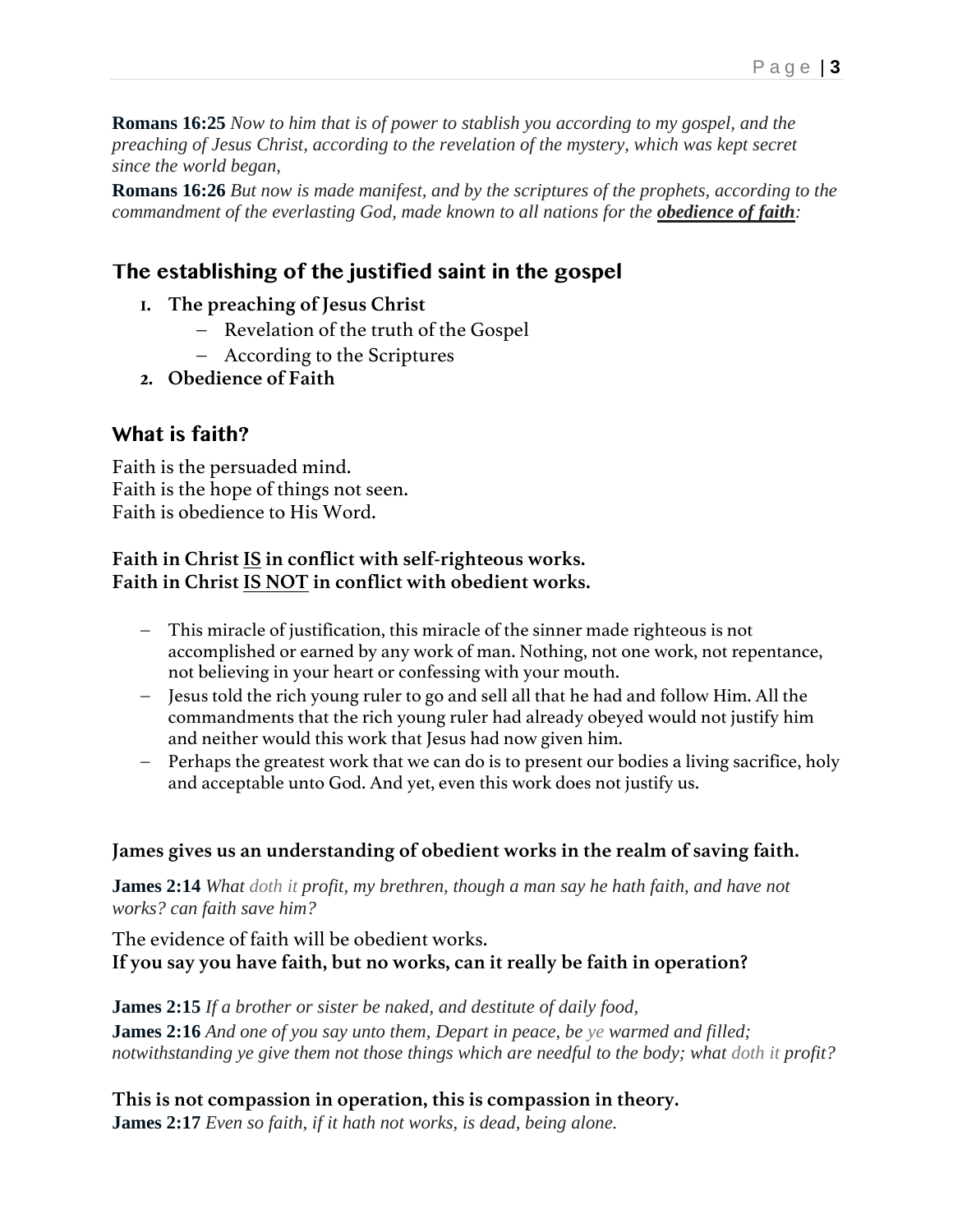**James 2:18** *Yea, a man may say, Thou hast faith, and I have works: shew me thy faith without thy works, and I will shew thee my faith by my works.*

**Obedient works are not the evidence of righteousness but rather the evidence of faith.**

**James 2:19** *Thou believest that there is one God; thou doest well: the devils also believe, and tremble.*

**James 2:20** *But wilt thou know, O vain man, that faith without works is dead?*

**Obedient works are scriptural. Faith without works is no faith at all!**

**Ephesians 2:8** *For by grace are ye saved through faith; and that not of yourselves: it is the gift of God:*

**Ephesians 2:9** *Not of works, lest any man should boast.*

**Ephesians 2:10** *For we are his workmanship, created in Christ Jesus unto good works, which God hath before ordained that we should walk in them.*

**There is no salvation by works, and yet there is no saving faith without obedient works.**

**The jailer was preached to that he might believe…**

**Acts 16:31** *And they said, Believe on the Lord Jesus Christ, and thou shalt be saved, and thy house.*

**Acts 16:32** *And they spake unto him the word of the Lord, and to all that were in his house.* **Acts 16:33** *And he took them the same hour of the night, and washed their stripes; and was baptized, he and all his, straightway.*

- − He was baptized an obedient work.
- − If it was an unnecessary work, Paul and Silas would have stopped them and said *"Your faith is enough. Don't get caught up in works."*

After the household of Cornelius believed the preaching of Jesus Christ, the command came forth to be baptized.

**Acts 10:47** *Can any man forbid water, that these should not be baptized, which have received the Holy Ghost as well as we?*

**Acts 10:48** *And he commanded them to be baptized in the name of the Lord. Then prayed they him to tarry certain days.*

### **We are not caught up in self-righteous works, but we are completely caught up in obedient works.**